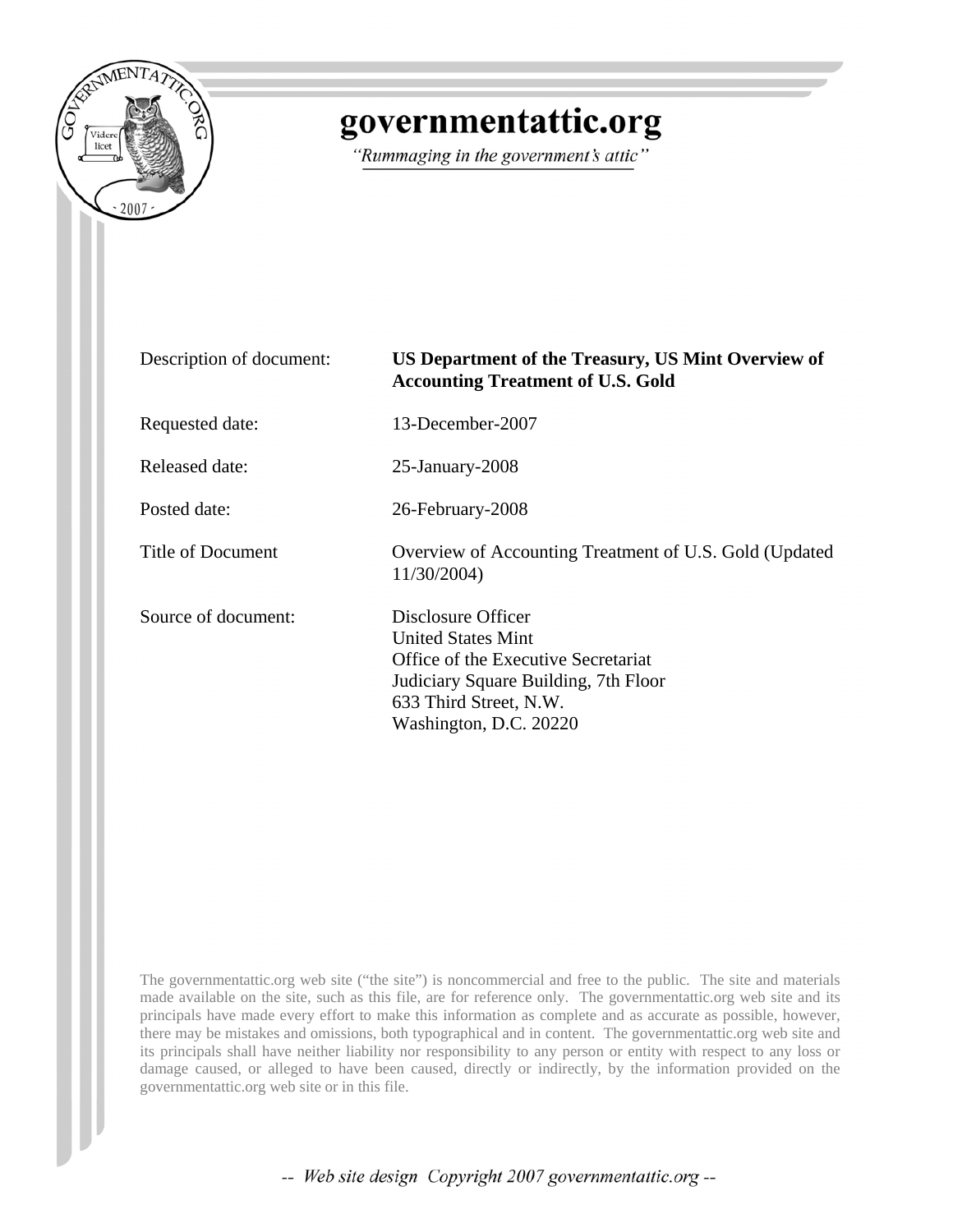

# **DEPARTMENT OF THE TREASURY** UNITED STATES MINT WASHINGTON, D.C. 20220

January 25, 200S

This is in response to your December 13, 2007, Freedom of Information Act (FOIA) request for various records regarding U.S. gold, etc.

Enclosed as responsive to your request are the following: Overview of Accounting Treatment of U.S. Gold (updated  $11/30/2004$ ); and public comments regarding the interim rule prohibiting the exportation, melting, or treatment of U.S. penny and nickel coins.

Please be advised that personally identifying information have been excised from this documentation in accordance with Title 5 of the United States Code, Section  $552(b)(6)$ : Personal privacy.

The United States Mint maintains no records that are responsive to your request for "any correspondence from the Department of Justice regarding the December 12, 2006, interim rule..."

Should you disagree with the FOIA determination, you may appeal this decision within 35 days from the date of this letter. Your appeal must be in writing, signed by you, and should be addressed to: Mr. Edmund C. Moy, Director, United States Mint, 8<sup>th</sup> Floor,  $801-9$ <sup>th</sup> Street, N.W., Washington, D.C. 20220.

Sincerely

 $\mathcal{L}_{\mathcal{L}}$ 

Kathleen Saunders-Mitchell Disclosure Officer

Enclosures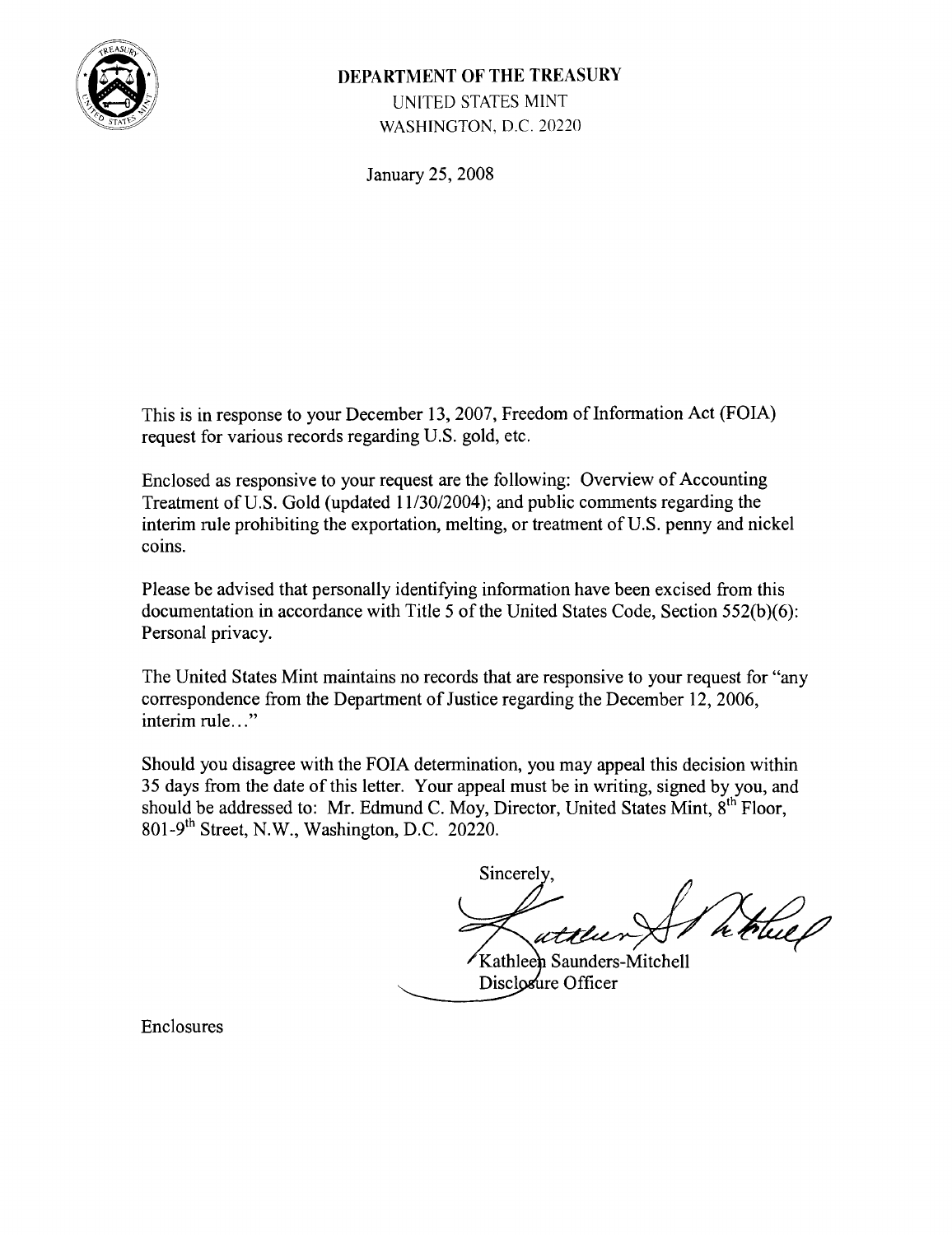## Overview of Accounting Treatment of U.S. Gold (Updated 11/30/2004)

#### How much total gold is owned and held by the U.S. Treasury Department?

As of October 31, 2004, the total gold owned by the U.S. Government is approximately 261.5 million fine troy ounces (FTOs). Of that amount, the U.S. Treasury Department holds approximately 248 million FTOs, all of which is secured and protected at U.S. Mint facilities. The Federal Reserve Bank of New York (FRB-NY) holds the remainder of U.S. Government-owned gold, or approximately 13.5 million FTOs, on behalf of the U.S. Treasury. Included in the Federal Reserve-held gold is approximately 2,300 ounces in bar and coin form that is on display at various Federal Reserve Banks and Branches. The Department of the Treasury's Financial Management Service (FMS) publishes the monthly *Status Report of U.S. Treasury Owned Gold* at http://www.fms.treas.gov/gold. This report, based on monthly reports prepared by the United States Mint and the FRB-NY, lists the gold holdings by location.

#### Where is this U.S. Treasury-held gold physically located?

Treasury-held gold that the United States Mint secures and protects is stored at Fort Knox, KY; West Point, NY; and Denver, CO. Treasury-held gold, in the form of gold coins and blanks, is held at various Mint facilities, including West Point, NY; Philadelphia, PA; and Washington, DC. A very small portion is periodically secured at Mint contractor facilities for fabrication into coin blanks.

#### Has the amount of gold owned and held by the U.S. Treasury Department changed much throughout the years?

The Mint began producing gold commemorative coins in 1984. Since then, the amount of Treasury-owned gold has decreased approximately two million ounces due to coin production. The Mint produces gold coins from Treasury-owned gold only when authorized to do so by legislation or by the Secretary of the Treasury. Additionally, the Mint has purchased over 14 million ounces of newly mined gold to produce the American Eagle gold proof and bullion coins since 1987.

#### Where are gold coins manufactured?

 $\mathcal{L}_{\mathcal{F}}$  .

The West Point Mint manufactures all gold coins except in rare cases when authorizing legislation specifies another Mint location.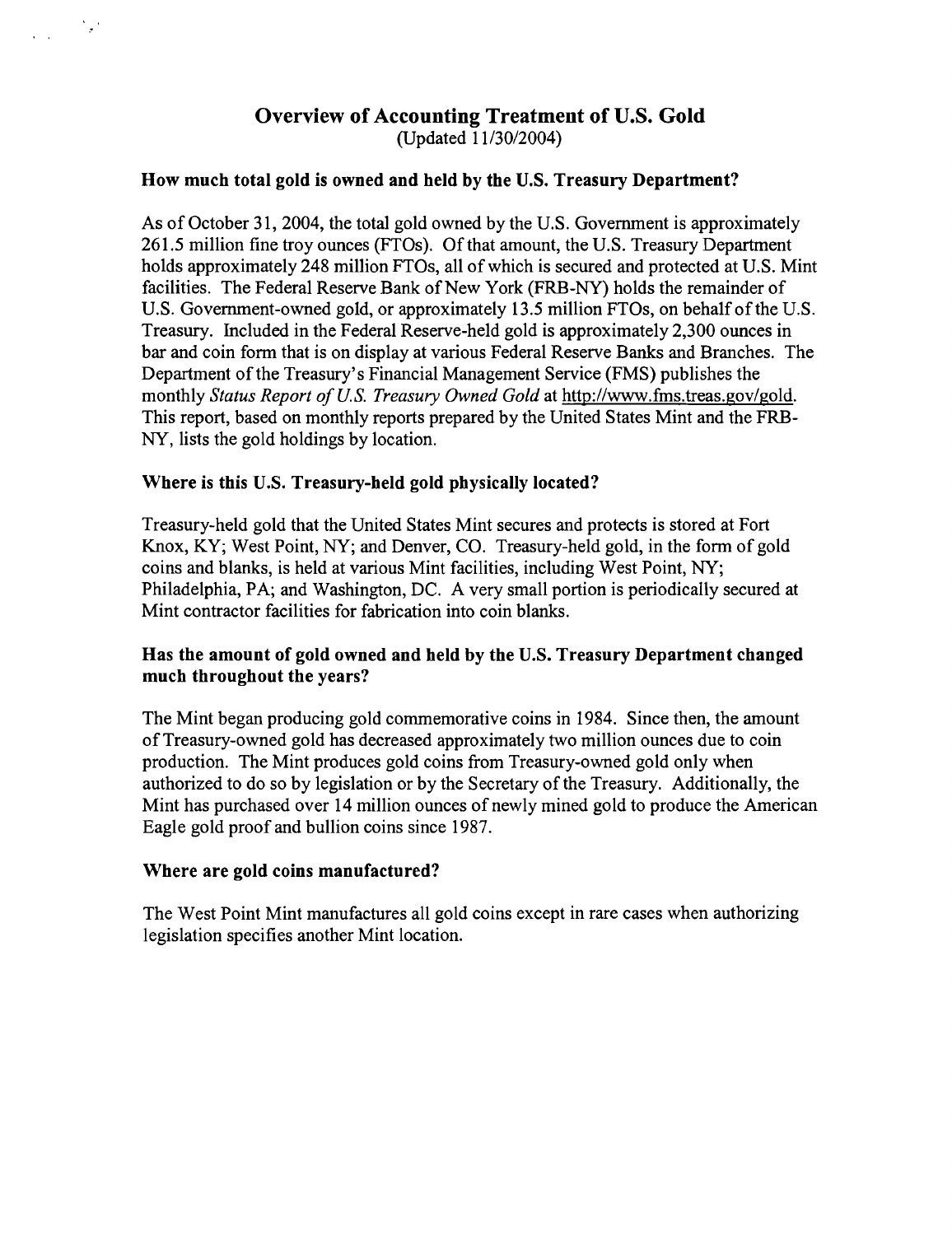#### Ifgold coins are being manufactured and sold, why isn't the balance of Treasury gold being more rapidly depleted?

Gold commemorative coins manufactured since 1984 have used Treasury-owned gold. However, the largest gold coin program, the American Eagle program, uses newly mined American gold, not Treasury-owned gold, as raw material for the coins. The use of newly mined American gold is required by the legislation authorizing the American Eagle program.

#### What are the categories the Mint uses for Treasury-owned gold?

 $\mathcal{N}_{\mathbf{z}}$  .

The Mint divides the Treasury-owned gold into two categories: Deep Storage and Working Stock. Technically, all Treasury-owned gold is United States Governmentowned Reserve Gold. However, to make a distinction between the gold used in coin production and the gold not used in coin production, the Mint decided to use the tenns Working Stock and Deep Storage.

The Working Stock gold, approximately one percent of the Treasury-owned gold, is available to the Mint for use in coin production. This gold is held as coin blanks, in bar fonn, or in ingots created from melting gold coins. The Working Stock gold is located primarily at the West Point Mint, although at times small amounts are sent to fabricators to be made into coin blanks.

The Deep Storage gold is held in vaults at the Fort Knox, West Point, and Denver Mint facilities. This gold is in sealed vaults that are not disturbed except for periodic gold audits conducted by the Treasury Office of Inspector General. The vast majority of this gold is in bar fonn, although there are small quantities of coins in this category.

## How does the Mint report its gold holdings and activity?

The Mint prepares a monthly report for the Financial Management Service (FMS), the Treasury Bureau with responsibility for the government-wide accounting records. This Mint report, the *Statement of Assets and Liabilities*, shows the Mint's gold and silver holdings of Treasury-owned gold and silver as of the last day of the month. FMS prepares the monthly *Status Report of U.S. Treasury-Owned Gold* based upon reports from the Mint and the FRB-NY.

The Mint also prepares a second monthly report called a *Statement of Transactions* for FMS. The *Statement of Transactions* shows increases and decreases in gold and silver balances. This report becomes the basis for FMS to make the proper accounting entries to the gold and silver asset accounts on the government-wide accounting records.

On an annual basis, the Mint reports the Treasury-owned gold holdings on its audited financial statements. The Mint reports the Deep Storage gold as a custodial asset held for Treasury and the Working Stock gold as a component of the operating inventory of coinage metal (copper, nickel, zinc, platinum, silver, and gold). The term custodial is